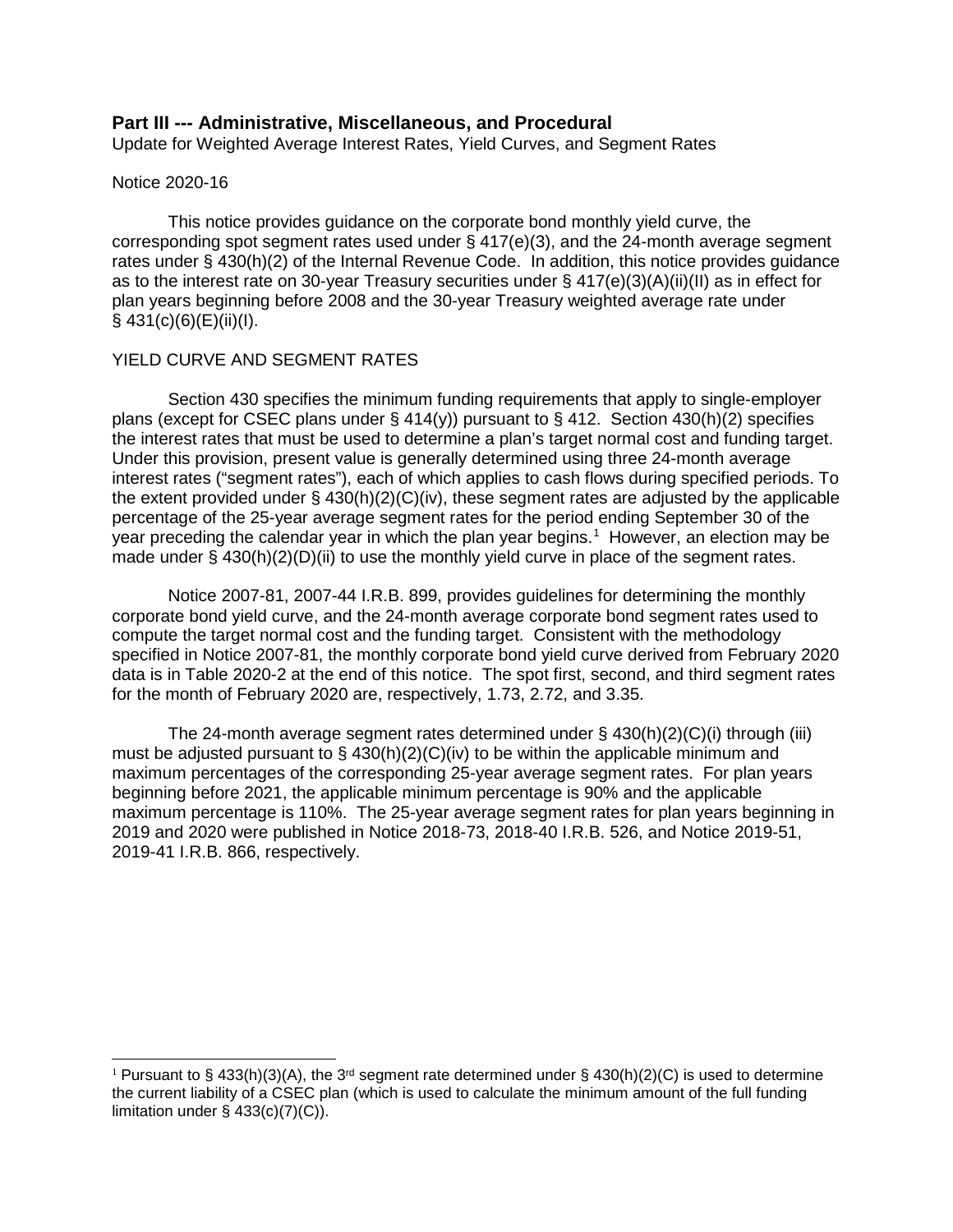## 24-MONTH AVERAGE CORPORATE BOND SEGMENT RATES

The three 24-month average corporate bond segment rates applicable for March 2020 without adjustment for the 25-year average segment rate limits are as follows:

| 24-Month Average Segment Rates Without 25-Year Average Adjustment |                      |                       |                      |  |  |  |  |  |
|-------------------------------------------------------------------|----------------------|-----------------------|----------------------|--|--|--|--|--|
| <b>Applicable Month</b>                                           | <b>First Segment</b> | <b>Second Segment</b> | <b>Third Segment</b> |  |  |  |  |  |
| March 2020                                                        | 2.71                 | 3.75                  | 4.21                 |  |  |  |  |  |

Based on § 430(h)(2)(C)(iv), the 24-month averages applicable for March 2020, adjusted to be within the applicable minimum and maximum percentages of the corresponding 25-year average segment rates, are as follows:

| Adjusted 24-Month Average Segment Rates |                         |                |                |                |  |  |  |  |
|-----------------------------------------|-------------------------|----------------|----------------|----------------|--|--|--|--|
| <b>For Plan Years</b>                   | <b>Applicable Month</b> | <b>First</b>   | <b>Second</b>  | <b>Third</b>   |  |  |  |  |
| <b>Beginning In</b>                     |                         | <b>Segment</b> | <b>Segment</b> | <b>Segment</b> |  |  |  |  |
| 2019                                    | <b>March 2020</b>       | 3.74           | 5.35           | 6.11           |  |  |  |  |
| 2020                                    | <b>March 2020</b>       | 3.64           | 5.21           | 5.94           |  |  |  |  |

## 30-YEAR TREASURY SECURITIES INTEREST RATES

Section 431 specifies the minimum funding requirements that apply to multiemployer plans pursuant to § 412. Section  $431(c)(6)(B)$  specifies a minimum amount for the full-funding limitation described in § 431(c)(6)(A), based on the plan's current liability. Section 431(c)(6)(E)(ii)(I) provides that the interest rate used to calculate current liability for this purpose must be no more than 5 percent above and no more than 10 percent below the weighted average of the rates of interest on 30-year Treasury securities during the four-year period ending on the last day before the beginning of the plan year. Notice 88-73, 1988-2 C.B. 383, provides guidelines for determining the weighted average interest rate. The rate of interest on 30-year Treasury securities for February 2020 is 1.97 percent. The Service determined this rate as the average of the daily determinations of yield on the 30-year Treasury bond maturing in November 2049 determined each day through February 12, 2020 and the yield on the 30-year Treasury bond maturing in February 2050 determined each day for the balance of the month. For plan years beginning in March 2020, the weighted average of the rates of interest on 30 year Treasury securities and the permissible range of rates used to calculate current liability are as follows:

| <b>Treasury Weighted Average Rates</b>       |                                                    |                                         |  |  |  |  |  |  |
|----------------------------------------------|----------------------------------------------------|-----------------------------------------|--|--|--|--|--|--|
| <b>For Plan Years</b><br><b>Beginning In</b> | <b>30-Year Treasury</b><br><b>Weighted Average</b> | <b>Permissible Range</b><br>90% to 105% |  |  |  |  |  |  |
| March 2020                                   | 2.75                                               | 2.47 to 2.89                            |  |  |  |  |  |  |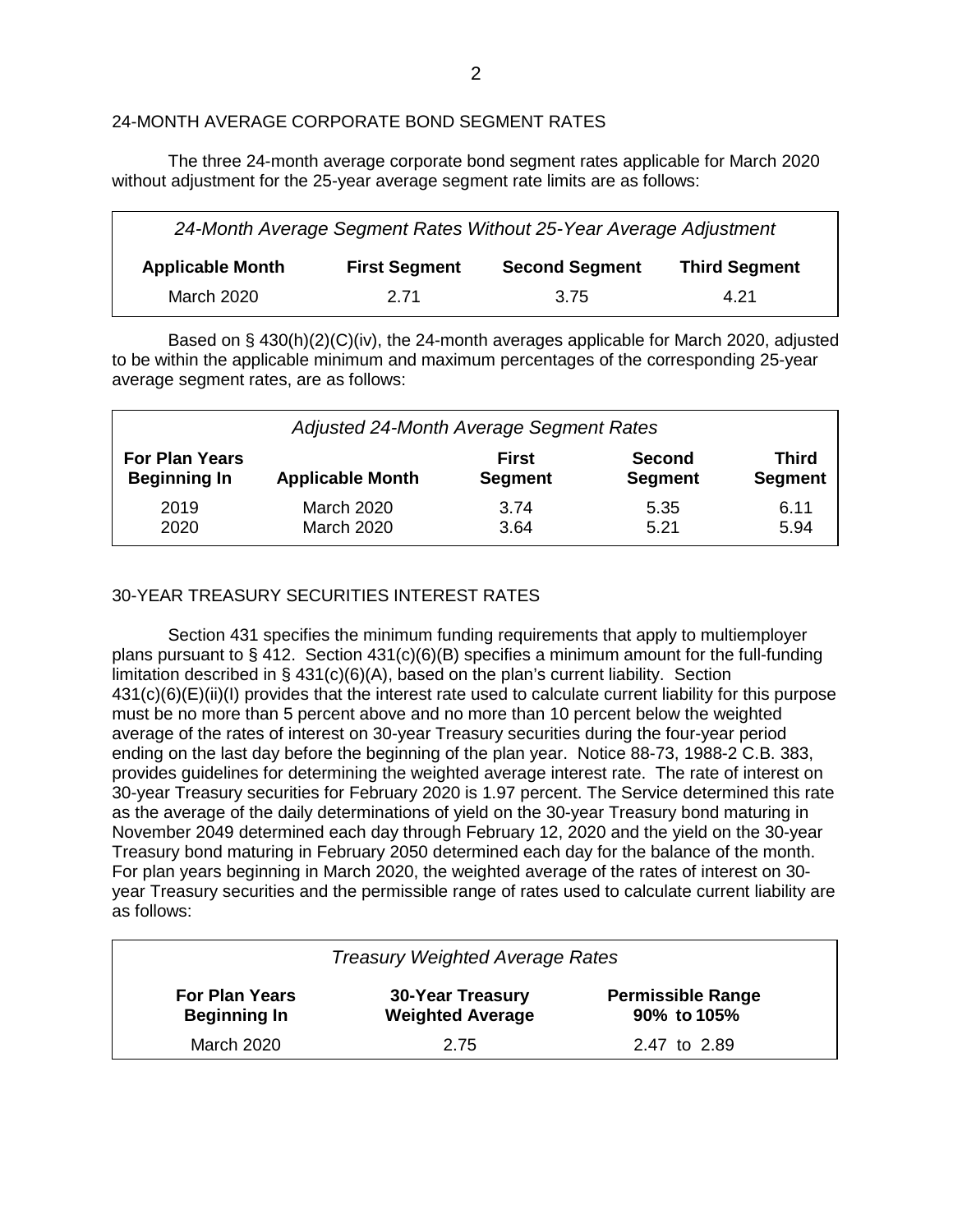## MINIMUM PRESENT VALUE SEGMENT RATES

In general, the applicable interest rates under  $\S$  417(e)(3)(D) are segment rates computed without regard to a 24-month average. Notice 2007-81 provides guidelines for determining the minimum present value segment rates. Pursuant to that notice, the minimum present value segment rates determined for February 2020 are as follows:

| <b>Minimum Present Value Segment Rates</b> |                      |                       |                      |  |  |  |  |  |
|--------------------------------------------|----------------------|-----------------------|----------------------|--|--|--|--|--|
| Month                                      | <b>First Segment</b> | <b>Second Segment</b> | <b>Third Segment</b> |  |  |  |  |  |
| February 2020                              | 1.73                 | 2.72                  | 3.35                 |  |  |  |  |  |

The principal author of this notice is Tom Morgan of the Office of the Associate Chief Counsel (Employee Benefits, Exempt Organizations, and Employment Taxes). However, other personnel from the IRS participated in the development of this guidance. For further information regarding this notice, contact Mr. Morgan at 202-317-6700 or Paul Stern at 202-317-8702 (not toll-free calls).